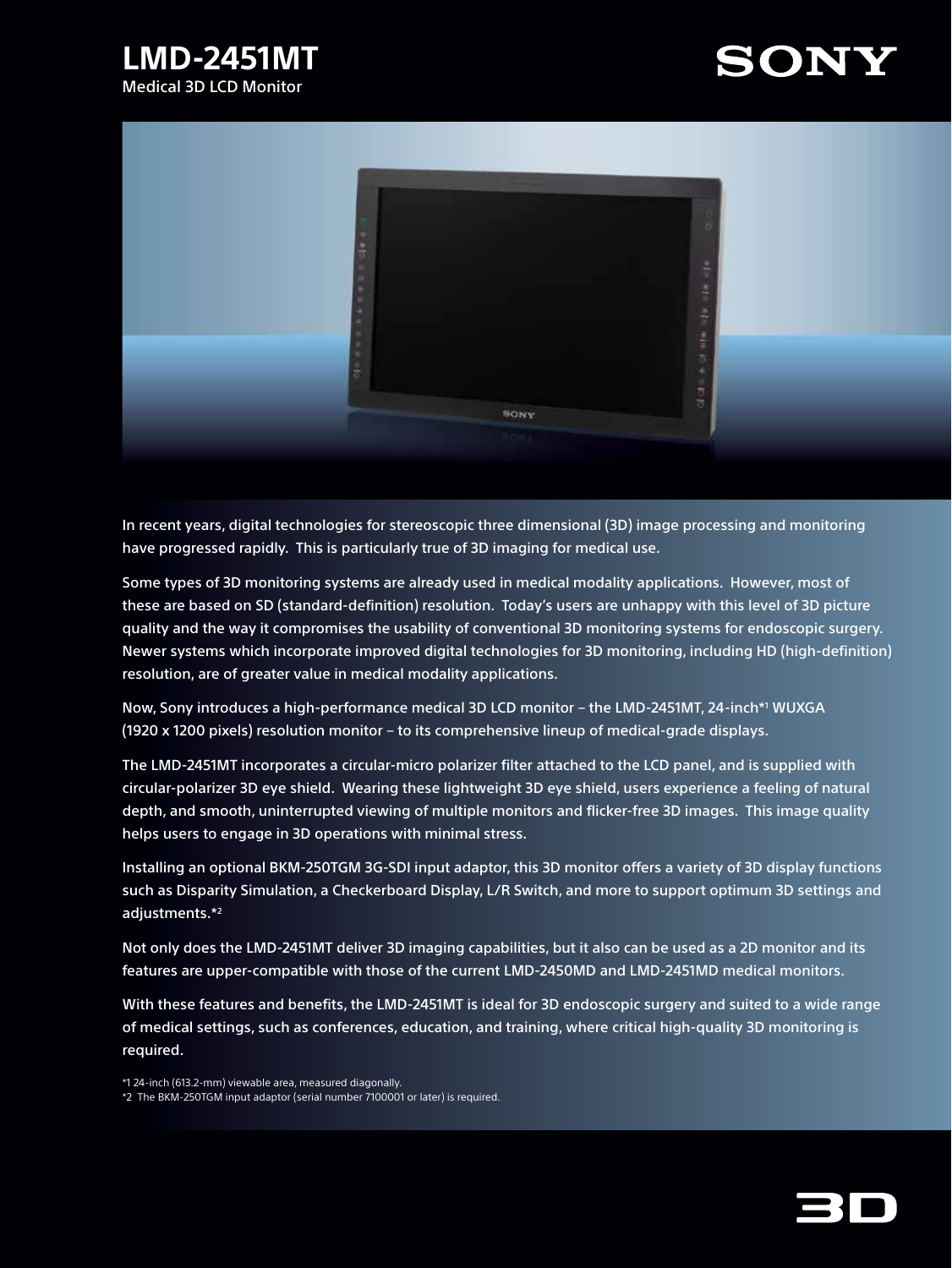# **3D Features**

## **Stereoscopic 3D Display Mechanism and Types**

A human estimates the depth of an observed object using elements (depth cues) such as focus, perspective, interposition (occlusion), relative size, and other cues. The mechanism for displaying a 3D stereoscopic image is vergence and stereopsis.

Different types of 3D display systems are available – those that require glasses, and those that do not. There are different types of glasses-less systems: a lenticular system, parallax barrier system, and integral system. However, most of these systems cannot deliver viewing angles particularly in multiple view that are good enough for professional use. For this reason, glassesless systems are usually only found today, for example, in amusement applications.

Currently there are two types of glasses-based systems: one is a shutter system typical of commercially available consumer televisions, for example, and the other is a circular-polarizer system which is incorporated in Sony professional and medical 3D monitors including the LMD-2451MT.

#### **Benefits of Circular-polarizer 3D System**

The circular-polarizer 3D glasses do not require synchronization with the monitor system – even if it is a multi-monitor system. Users experience smooth, uninterrupted viewing of multiple monitors, and flicker-free viewing even under a fluorescent light. Added to this, there is no need for batteries in the glasses, which are therefore very lightweight, and cross-talk (interference between right and left lenses) rarely occurs even when the wearer inclines their head.



Principle of 3D Circular-polarizer

#### **Unique Lightweight Circular-polarizer 3D Eye Shield**

The CFV-E30SK (supplied) is a 3D eye shield kit that includes one frame (CFV-B100) and three disposable 3D eye shields. The frame and each eye shield provide eye protection to health professionals in the operating room as they view 3D images on LMD-2451MT. Each 3D circular polarizing eye shield fits into the shield frame, which is light and comfortable to wear for extended periods of time and can be worn over healthcare professionals'

eye-glasses without any inconveniences. Wearing the eye shield and frame, healthcare professionals are protected from blood splashes and other bodily fluids in the operating room during clinical procedures providing clear visibility and unhindered performance in diverse healthcare settings.

#### 3D Eye shield with Shield frame



# **Multiple 3D Input Signal Formats and Interfaces**

The LMD-2451MT accepts a variety of 3D signal formats including 3G-SDI (level-B), Dual-stream HD-SDI, HD-SDI Side-by-side, HD-SDI Line interleave (line-by-line), HD-SDI Field sequential using an optional BKM-250TGM 3G-SDI input adaptor, and DVI Line interleave (line-by-line). This input flexibility enables versatile 3D system installation.

#### **3D Signals and Video Formats**

| <b>3D Signal type</b> | 3G (Level B)<br><b>Dual stream</b> | Side-by-<br>side $*4$ | Line interleave<br>(Line-by-line) |            | <b>Field</b><br>sequential |
|-----------------------|------------------------------------|-----------------------|-----------------------------------|------------|----------------------------|
| Interface             | 3G-SDI*1<br>$2 \times HD-SDI^{*1}$ | HD-SDI <sup>*1</sup>  | HD-SDI <sup>*1</sup>              | <b>DVI</b> | HD-SDI*1                   |
| 1080/50i              | Yes                                | Yes                   | -                                 |            |                            |
| 1080/60i*2            | Yes                                | Yes                   | -                                 | -          |                            |
| 1080/24p              | Yes                                | Yes                   | Yes                               | ۰          |                            |
| 1080/25p              | Yes                                | Yes                   | Yes                               | ۰          | -                          |
| 1080/30p*2            | Yes                                | Yes                   | Yes                               | -          | -                          |
| 1080/50p              |                                    | -                     | Yes                               | -          |                            |
| 1080/60p              | -                                  |                       | Yes                               |            |                            |
| 1080/24PsF*2          | Yes                                | Yes                   | -                                 | -          | Yes                        |
| 1080/25PsF            | Yes                                | Yes                   | $\overline{\phantom{0}}$          | -          | Yes                        |
| 720/50p*3             | Yes                                | Yes                   | Yes                               | -          |                            |
| 720/60p*2 *3          | Yes                                | Yes                   | Yes                               |            |                            |
| 1920 x 1080/50Hz      | $\overline{\phantom{0}}$           | -                     | $\qquad \qquad -$                 | Yes        |                            |
| 1920 x 1080/60Hz      | -                                  | -                     | -                                 | Yes        |                            |

\*1 BKM-250TGM is required for the 3D 3G/HD-SDI signals.

\*2 The frame rate is also compatible with 1/1.001.

\*3 720/50p and 720/60p signals are displayed as a native scan and in a window pattern.

\*4L/R pictures are displayed as a line-by-line in 3D mode. L/R pictures in 2D mode are displayed as a side-by-side display, and the L/R pictures are not compressed vertically.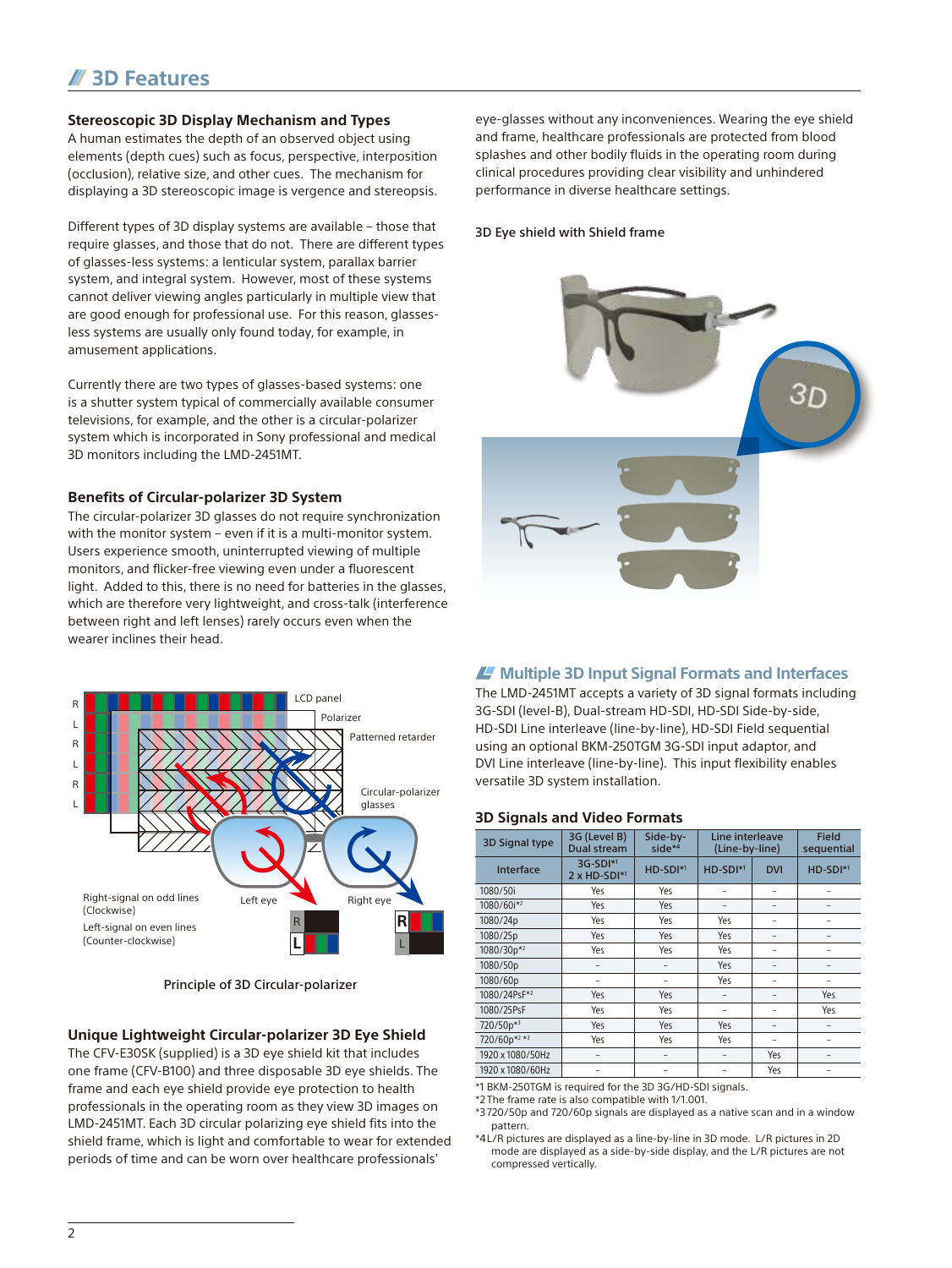# **Variety of 3D/2D Display Functions**

There are a variety of convenient 3D display features such as Disparity Simulation, a Checkerboard Display, L/R Switch, Flip H, and Horopter Check.\* These functions help optimize 3D settings and adjustments of the LMD-2451MT monitor before use. These capabilities are assignable to function keys on the front panel of the LMD-2451MT. This is very convenient for users who frequently switch between 2D and 3D mode during 3D operation.

\* These functions work when the optional BKM-250TGM 3G-SDI input adaptor is installed. Disparity Simulation, Checkerboard, and L/R Switch support only dualstream HD-SDI signals, while Flip H and Horopter Check support both 3G-SDI (level-B) and dual-stream HD-SDI signals.

#### **2D/3D Switching Function**

This function helps users to monitor 2D/3D pictures by allowing switching during the same surgical procedure. It can be assigned to a function key (F1 as a default setting).

# **Disparity Simulation [3D mode]**

Either the left or right signal phase (or both phases) of a 3D image can be shifted horizontally. In this way, users can simulate the amount of 3D image parallax, and can adjust for the most optimum 3D viewing.

\* The simulated image cannot be output to other equipment, and cannot be recorded on an external recorder.



After Disparity Simulation, the last parallax value can be held and stored in memory. Both sides of the screen are masked with gray.

## **Checkerboard [2D mode]**

Left and right input signals are displayed in a grid pattern on screen – divided into 9 blocks vertically and 16 blocks horizontally. By comparing adjacent images, users can recognize a difference in brightness and color setting of the left and right images, and thus easily adjust the camera's white balance and iris settings.



#### **L/R Switch [2D mode]**

Left and right signals can be swapped in a moment without inserting black frames, simply by manually pushing a function key. This instant-swap capability enables users to compare whole images and check for any sense of incongruity or for unnatural images.



# **Other 3D Features**

# **Flip H [3D mode]**

The Flip H function turns the reversed image to the normal view when receiving a reverse image from a camera system.

\* A delay in signal processing occurs, and both the left and right signals synchronize to the delayed signal.

#### **Horopter Check [3D mode]**

This function helps users to perceive the subtle difference of depth between different objects placed on the 3D screen surface.

#### **Payload ID Display**

Channel-assign information about the payload ID data of input signals is displayed on the menu screen. This tells users how the left and right channels are assigned in the menu.

## **3D/2D Color Matching Function (3D Offset Adjustment)**

In 3D mode, this function offsets the white balance of a 3D image. This enables closer image color matching between a 3D image viewed through 3D glasses and a 2D image when the viewer takes off their 3D glasses. The benefit of this function is that surgeons can view and switch between 3D and 2D images without noticing color changes and therefore without feeling discomfort.

#### **3D Viewing Angle (vertical)**



**3D Viewing Angle (vertical)** 

| A (Typical) | B (Typical) | C (Typical) |
|-------------|-------------|-------------|
| 320 mm      | 54°         | 640 mm      |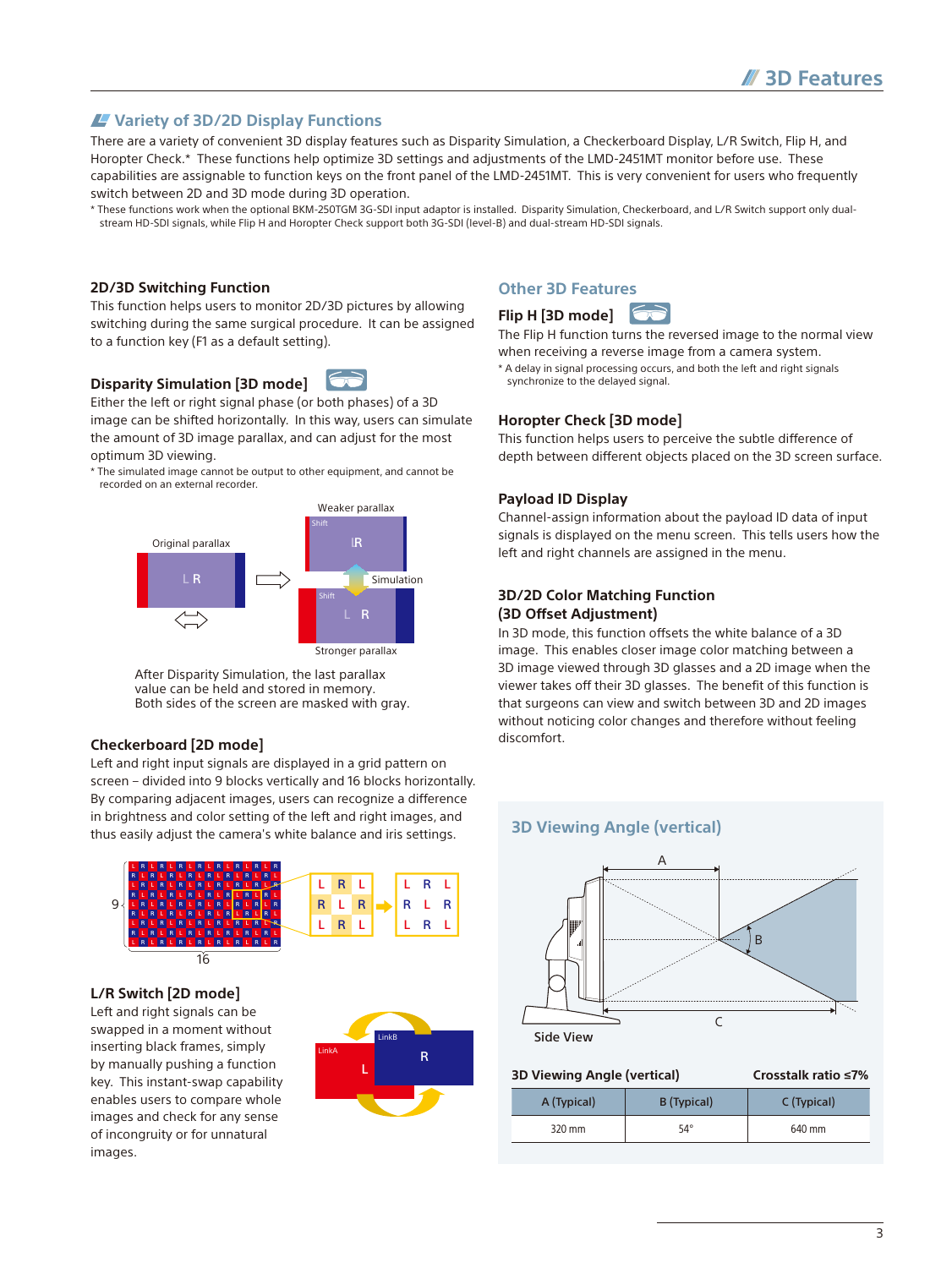# **2D / General Features**

## **High Performance WUXGA LCD Panel**

The LMD-2451MT incorporates a high-contrast, high-brightness, and high-resolution WUXGA (1920 x 1200 pixels) LCD panel, which uses precisely manufactured RGB color filters, allowing the reproduction of colors with stunning depth and saturation to create highly natural images.

Incorporating an IPS panel, the LMD-2451MT offers stable images when viewed from various angles both horizontally and vertically\*, with virtually no reduction in picture contrast, color saturation, or hue shift.

\* The vertical viewing angle in 3D mode is 50° at a minimum distance of 300 mm from the center of the LMD-2451MT's screen.

# **ChromaTRU™**

## **Color Matching Technology**



For an extra level of color reproduction accuracy, every LCD panel used in the LMD-2451MT is precisely color-calibrated at the factory, providing faithful color reproduction, so that the R, G, B color coordinates are consistent for every monitor. Further to this, a second calibration is applied so that white balance is maintained at a consistent color temperature throughout all grayscale levels. Either ITU-R BT.709 or OFF can be selected for the color space settings.

## **White Balance Calibration Function**

LCD monitor performance typically changes over time and requires regular recalibration to maintain its original performance. The LMD-2451MT employs a software-based white balance calibration function, which is called LMD\_AutoWhiteBalance. Combined with a PC and commercially available calibration tool\*, this function enables simple adjustment of the monitor's white balance, even in a multiple monitor environment. \* The X-Rite Eye-one (i1) Pro Series.

## **Natural Gradation of Color Reproduction (10-Bit DSP)**

The LMD-2451MT incorporates an advanced 10-bit digital video signal processor to produce accurate and lifelike images with smooth and natural gradation.



The LMD-2451MT uses an advanced technology to perform sophisticated I/P conversion\*, which is essential to enabling an interlaced video source to display on the LCD progressive panel. With this sophisticated I/P conversion technology, the LMD-2451MT does not need a scaling process to deliver essential highlevel accuracy when monitoring detailed images from full-HD video sources.

\* Three I/P conversion modes can be simply selected via the on-screen menu. In 3D mode, I/P conversion is fixed in Field-merge mode.

## **Color Temperature and Gamma Mode Selection**

Users can select the color temperature from HIGH, LOW, LOW2, and USER modes. A gamma mode can also be selected from two settings: 2.2 and DICOM.

## **Why Black Bezel for Medical Monitor?**

The LMD-2451MT incorporates a black-color bezel, instead of a conventional white one. This is simply because this monitor is designed to optimize surgeons' 3D image viewing, enabling them to concentrate on surgical procedures. The rear panel design is white, however, just like other medical monitors.

## **Flat Front Panel Design**

The LMD-2451MT is designed to eliminate difference in surface level between the monitor bezel and the protection panel. Also, by incorporating sheet-type switches in its front panel, this monitor prevents dust and contaminant build up, which is important for medical equipment hygiene.



LMD-2451MT front

LMT-2451MT sheet-type switches on the front bezel

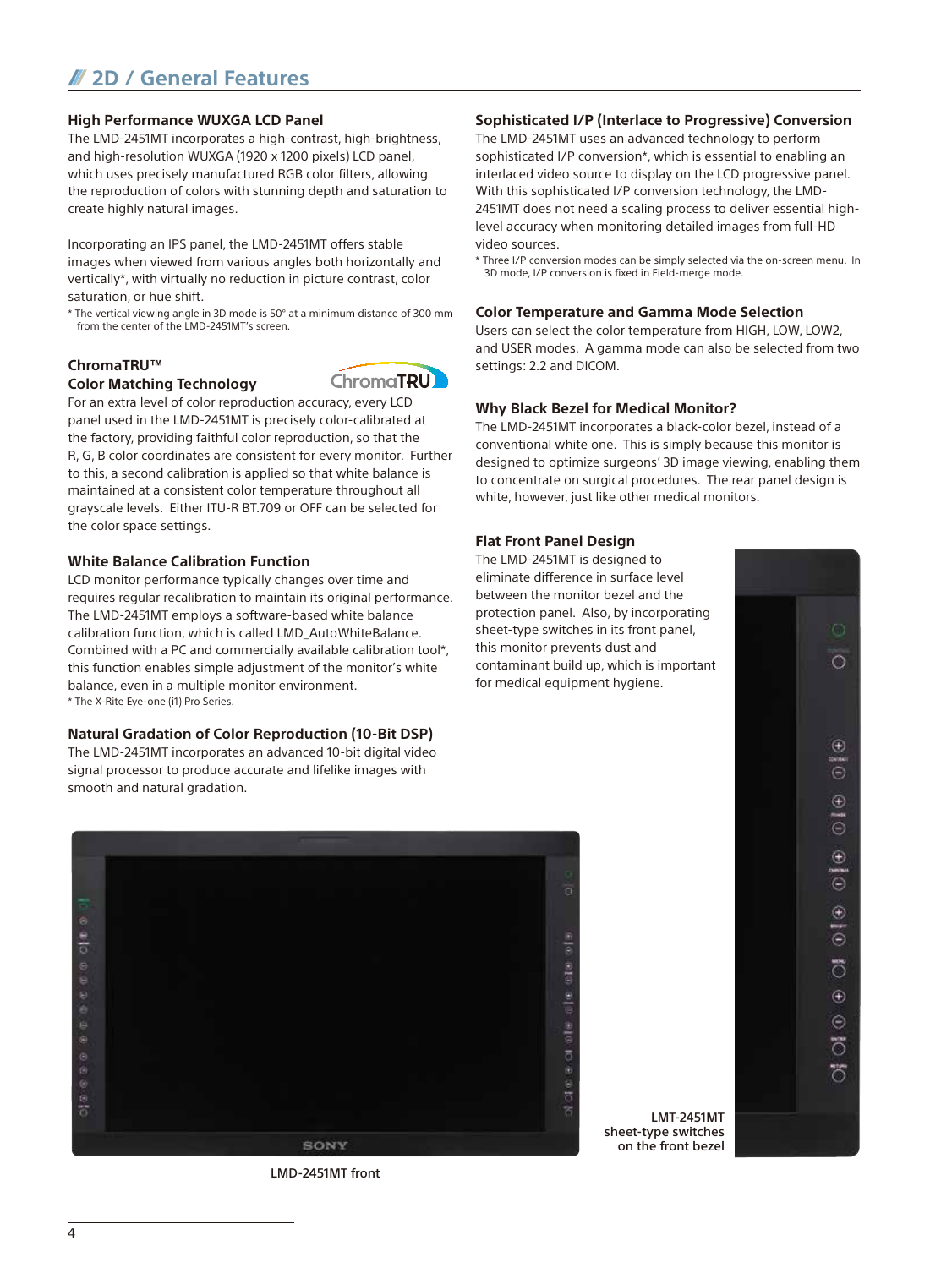## **Multi Picture-and-picture Capability**

The LMD-2451MT provides a variety of input and output combinations for multi-display: Side-by-side (SBS), Picture-outpicture (POP), and Picture-in-picture (PIP). With the optional BKM-256DD DVI-D input adaptor, for example, the monitor can concurrently display two DVI input signal images. Also, in Sideby-side mode with vertical full scan, it is easier to diagnose captured moving images. These flexible display modes are convenient when displaying images from an endoscope, ultrasound, X-ray, and more. They also add convenience, allowing users to check captured images from an archive and still images on a printer.

#### Examples of multi-display



SBS (normal)

SBS (V-full scan)



POP (V-full scan)

\* Simulated images

## **Scan Function**

Scan size can be selected between "NORMAL (0%)", "OVER (20%)", "FULL", and "NATIVE\*" scan modes. The aspect ratio can be switched between 16:9 and 4:3 according to the input signal. \* NATIVE is effective only when 1080i, 1080p, or 720p signal is input. 1080p can be selected when BKM-250TGM is installed.

#### **Mirror Image**

The LMD-2451MT can reproduce a full-screen size, reverse image. This function is useful when it is impossible to physically turn an endoscopic camera system or when the camera system cannot deliver a reversed image. This Mirror Image function of the LMD-2451MT is ideal for procedures requiring two surgeons to work at opposite points of orientation to a patient, for example in thoracoscopic surgery, laparoscopic surgery, and other applications.



Normal image **Million** Mirror image



\* Simulated images

#### **User Memory Function**

Users can save up to 20 picture settings, each with a user name. This data can be saved and loaded on the monitor or onto external equipment such as a PC connected in Serial Remote mode.

## **Power-saving Mode**

When no input signal is received for over a minute, the monitor goes into power-saving mode and consumes minimal power. This function prevents unnecessary electrical consumption.

#### **External Remote Control Function**

The LMD-2451MT has an external remote control capability for input/output signal selection and adjustment of various items via Ethernet (10BASE-T/100BASE-TX) connection. Users can execute the same operation on all connected monitors, or put all connected monitors into the same setup and adjustment state.

#### **Seven-language On-screen Display**

The on-screen display is available in seven languages: English, French, German, Spanish, Italian, Chinese, and Japanese.

#### **Mounting Flexibility (VESA)**

The LMD-2451MT complies with the 100 x 100 mm hole-spacing VESA mounting standard, making it ideal for use with surgical equipment arms and tabletop stands. It is sufficiently flexible for use as a desktop monitor with an optional monitor stand, SU-560.



LMD-2451MT with a surgical equipment arm image



LMD-2451MT with an optional monitor stand SU-560

#### **Key Inhibit Function**

Key inhibit is a menu function that helps prevent inadvertent operation from the control panel. Users can also prevent this type of operator mistake just by pushing the Control button on the control panel; this turns off the LED switch lights, and cancels the switch functions.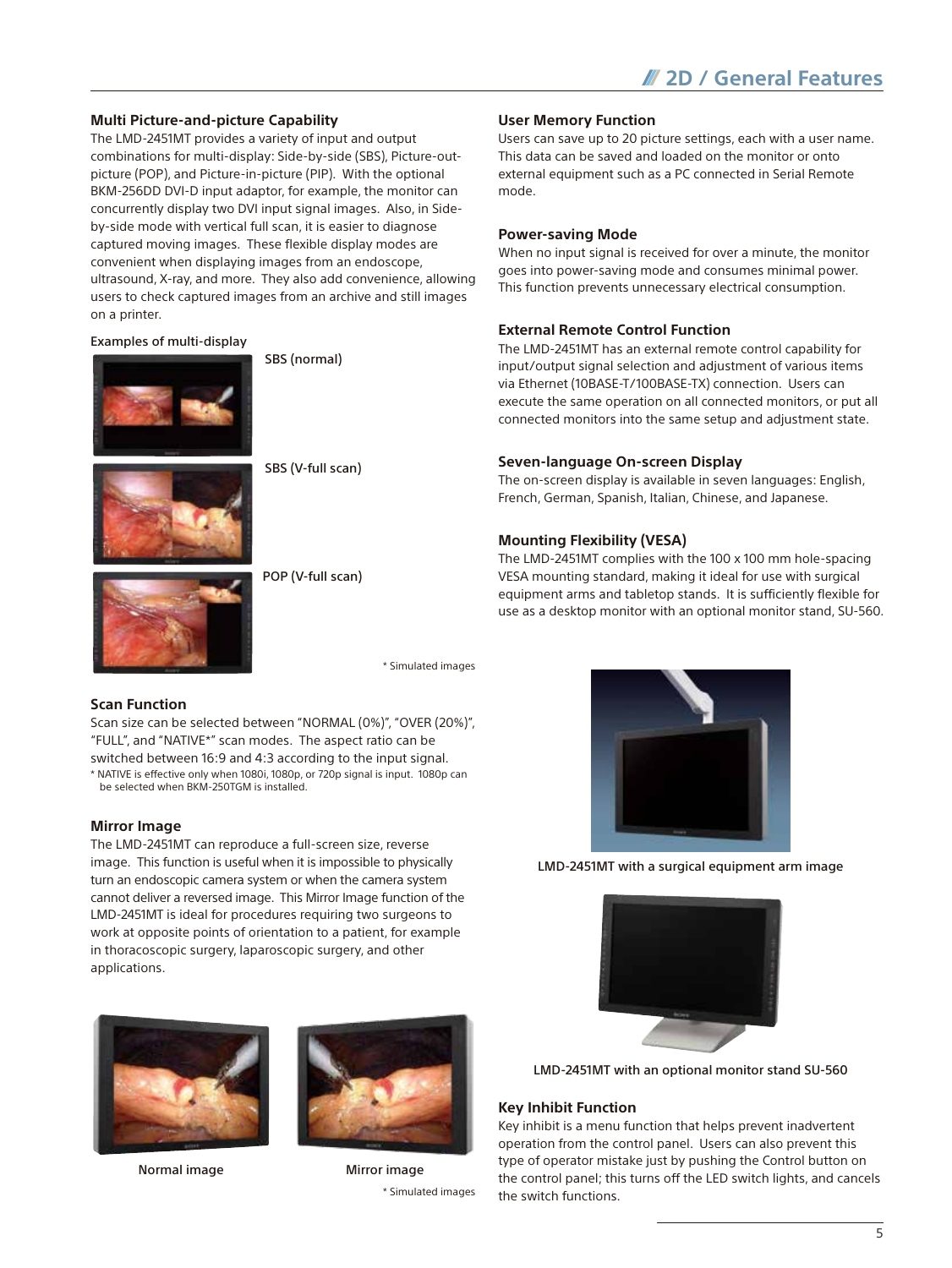# **Input Versatility**

The LMD-2451MT monitor can accept almost any signal ranging from SD to HD video, as well as PC signals, via its DVI-D and HD15 connectors. In addition to standard inputs, a variety of different optional input adaptors are offered for use in the monitor's expansion slots. This versatility allows images to be monitored from a broad range of medical equipment sources.

# **Optional BKM-250TGM Input Adaptor for 3G-SDI and 3D Display Functions**

This interface is compliant with the SMPTE ST 424:2006 and ST 425:2008 (SMPTE 424M and 425) standards, transmitting up to 4:2:2/10-bit 1080/50p and 1080/60p video data using one SDI cable. It also supports 3G-SDI (level-B) and dual-stream HD-SDI – these signals are required for 3D display functions.

## **Optional BKM-256DD Input Adaptor for Dual DVI-D Inputs**

By installing the optional BKM-256DD input adaptor in the monitor's expansion slot, users can employ a maximum of two DVI inputs and one loop-through output in a standard configuration.

• Equipped with DVI Signal Level Stable Circuit

The BKM-256DD is equipped with an equalizer circuit that enables the transfer of input signals over a long distance without signal deterioration. For optical fiber transmission, the 5 V power required to convert a signal from electric to optical is supplied from each 14-pin input and output connector.

## **Convenient Preset Function**

In addition to typical signal formats, the LMD-2451MT supports a variety of video signal formats qualified by endoscopic manufacturers. The LMD-2451MT includes a table of seven types of preset to accommodate these video signal formats. Users can easily select from the on-screen display (OSD) menu their preferred monitor setting for each format.

## **Input Signals / Input Adaptors**

|                             | <b>Interfaces</b>        |                   |                   |  |  |  |
|-----------------------------|--------------------------|-------------------|-------------------|--|--|--|
| <b>Video Signal Formats</b> | <b>HD-SDI</b><br>SD-SDI  | 3G/HD/SD-SDI (2D) | 3G/HD/SD-SDI (3D) |  |  |  |
|                             | <b>Options</b>           |                   |                   |  |  |  |
|                             | BKM-243HSM               | BKM-250TGM        |                   |  |  |  |
| 575/50i (PAL)               | O                        | $\circ$           |                   |  |  |  |
| 480/60i (NTSC)*             | $\circ$                  | $\circ$           |                   |  |  |  |
| 576/50p                     | $\overline{\phantom{0}}$ |                   |                   |  |  |  |
| 480/60p                     |                          |                   |                   |  |  |  |
| 1080/24PsF*                 | O                        | $\circ$           | $\circ$           |  |  |  |
| 1080/25PsF                  | O                        | $\circ$           | $\circ$           |  |  |  |
| 1080/24p*                   | $\circ$                  | $\circ$           | $\circ$           |  |  |  |
| 1080/25p                    | $\circ$                  | $\circ$           | $\circ$           |  |  |  |
| 1080/30p*                   | $\circ$                  | $\circ$           | $\circ$           |  |  |  |
| 1080/50i                    | $\circ$                  | $\circ$           | $\circ$           |  |  |  |
| 1080/60i*                   | $\circ$                  | $\circ$           | $\circ$           |  |  |  |
| 720/50p                     | $\circ$                  | $\circ$           | $\circ$           |  |  |  |
| 720/60p*                    | $\circ$                  | $\circ$           | $\circ$           |  |  |  |
| 1080/50p                    | -                        | $\circ$           |                   |  |  |  |
| 1080/60p                    |                          | $\circ$           |                   |  |  |  |

\* Compatible with 1/1.001

#### **HD15 Input Signal Format**

|             |                   | Dot<br>Clock<br>[MHz] | fH<br>[kHz] | $fV$ [Hz] | <b>Sync Polarity</b> |                 |
|-------------|-------------------|-----------------------|-------------|-----------|----------------------|-----------------|
| <b>VESA</b> | <b>Resolution</b> |                       |             |           | <b>Horizontal</b>    | <b>Vertical</b> |
|             | 640 x 480 @60Hz   | 25.175                | 31.469      | 59.940    | N                    | Ν               |
|             | 800 x 600 @56Hz   | 36.000                | 35.156      | 56.250    | P                    | P               |
|             | 800 x 600 @60Hz   | 40.000                | 37.879      | 60.317    | P                    | P               |
|             | 800 x 600 @72Hz   | 50.000                | 48.077      | 72.188    | P                    | P               |
|             | 800 x 600 @75Hz   | 49.500                | 46.875      | 75,000    | P                    | P               |
|             | 800 x 600 @85Hz   | 56.250                | 53.674      | 85.061    | P                    | P               |
| <b>DMT</b>  | 1024 x 768 @60Hz  | 65,000                | 48.363      | 60.004    | N                    | Ν               |
|             | 1024 x 768 @70Hz  | 75.000                | 56.476      | 70.069    | N                    | N               |
|             | 1024 x 768 @75Hz  | 78.750                | 60.023      | 75.029    | P                    | P               |
|             | 1024 x 768 @85Hz  | 94.500                | 68.677      | 84.997    | P                    | P               |
|             | 1152 x 864 @75Hz  | 108.000               | 67.500      | 75.000    | P                    | P               |
|             | 1280 x 960 @60Hz  | 108.000               | 60.000      | 60.000    | P                    | P               |
|             | 1280 x 1024 @60Hz | 108.000               | 63.981      | 60.020    | P                    | P               |

 $N = Negative$  P = Positive

## **Range of DVI Input Signal**

Max resolution: 1920 x 1080/60Hz Vertical frequency: 50.0 Hz to 85.1 Hz Horizontal frequency: 31.5 kHz to 77.0 kHz

#### VESA Resolution Dot Clock [MHz] fH<br>[kHz  $fV$  [Hz] Sync Polarity Horizontal Vertical CVT 640 x 480 @60Hz 23.625 29.531 59.780 P N 800 x 600 @60Hz 35.500 36.979 59.837 P N 1024 x 768 @60Hz 56.000 47.297 59.870 P N 1280 x 768 @50Hz 65.125 39.518 49.959 N P 1280 x 768 @60Hz 80.125 47.693 59.992 N P 1280 x 768 @60Hz 68.250 47.396 59.995 P N 1280 x 768 @75Hz | 102.875 | 60.091 | 74.926 | N | P 1280 x 960 @60Hz 85.250 59.201 59.920 P N 1280 x 1024 @60Hz 91.000 63.194 59.957 P N 1360 x 768 @50Hz 69.500 39.489 49.922 N P 1360 x 768 @60Hz 84.625 47.649 59.936 N P 1360 x 768 @60Hz 72.000 47.368 59.960 P N 1920 x 1080 @50Hz 141.375 55.572 49.975 N P 1920 x 1080 @60Hz 138.625 66.647 59.988 P N Others 720 x 400 @70Hz 28.322 31.469 70.087 N P<br>1280 x 800 @60Hz 68 900 48 935 59 969 N N  $1280 \times 800 \omega 60$ Hz

Dot clock: 25.175 MHz to 148.500 MHz

Picture size, phase: automatically detected by the DE (data enable) signal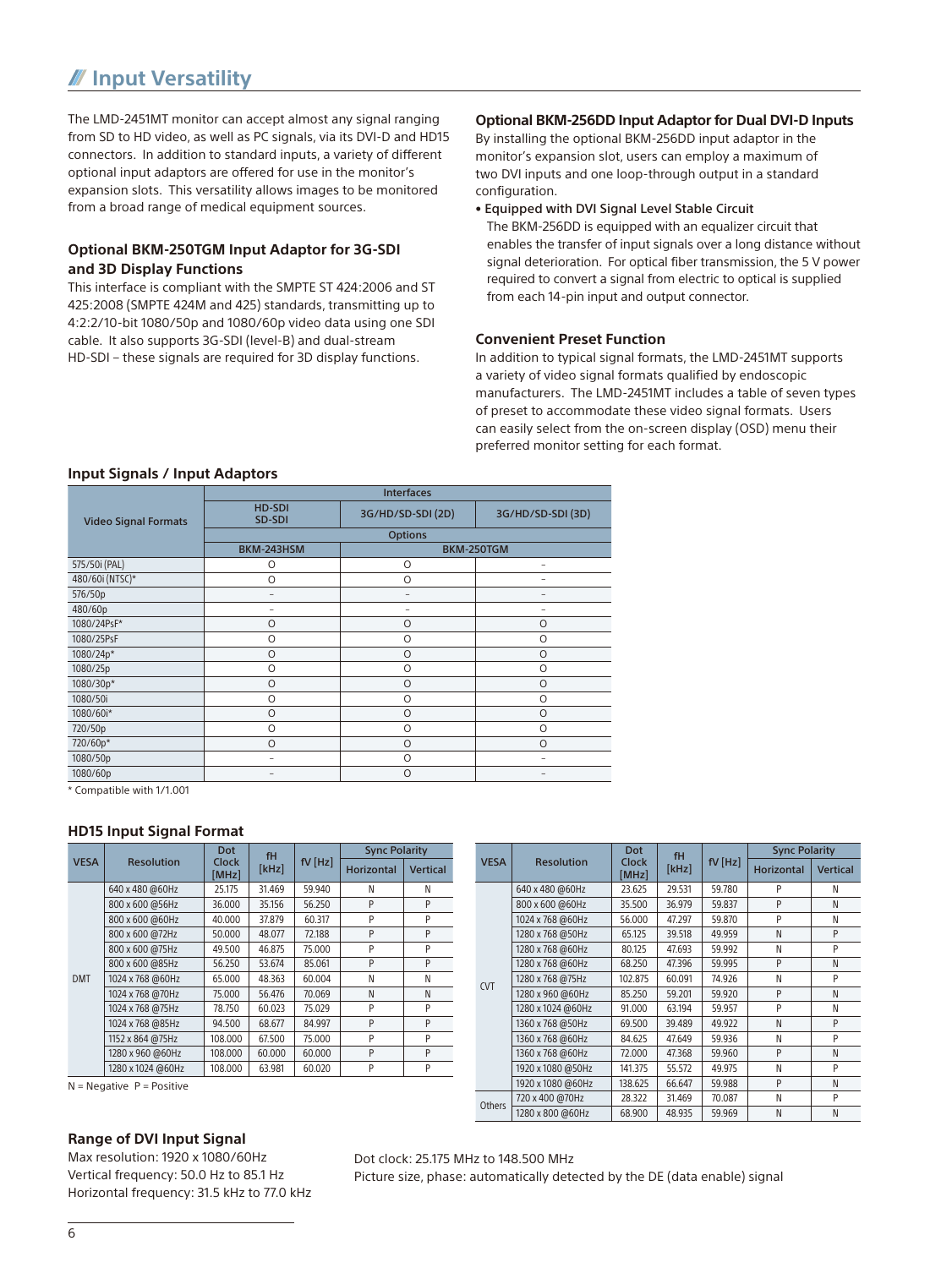# **HD-SDI – Its Features and Benefits**

HD-SDI is an interface to transmit high-definition (HD) video and audio signals in real time without failure. Because of this high-quality feature, HD-SDI has begun to penetrate medical facilities where high-resolution, high-quality image signal transmission is imperative. The interface connector is a BNC-type that is small in size and has a lock structure. The cable type is coaxial, which is comparatively thin and sufficiently flexible – a 5C-FV cable is an example. The transmission distance can be extended to approximately 100 m (328 ft) (typical)\*, so this solution is suitable for cable installation inside a building.

The HD-SDI has 1.5 Gbps bandwidth to transmit Y/Cb/Cr 4:2:2 10-bit full-HD 1920 x 1080i signals. In addition, 3G-SDI featuring 3 Gbps bandwidth is also available to transmit Y/ Cb/Cr 4:2:2 10-bit 1920 x 1080/50p and 60p signals. Both the HD-SDI and the 3G-SDI interface are ideal for high-definition (HD) image transmission, and they help in applications for minimally invasive (MI) procedures.

\* The transmission distance differs according to cable type.





8-bit (256-levels) image\* 10-bit (1024-levels) image\*

\* Simulated images



3G/HD-SDI interface image

# **Optional Accessories**



**BKM-250TGM** 3G/HD/SD-SDI Input Adaptor



**BKM-243HSM** HD/SD-SDI Input Adaptor



**BKM-256DD** DVI-D Input Adaptor



**SU-560** Display Stand



**CFV-E30SK** 3D Eye Shield Kit



**CFV-E20SK** 2D Eye Shield Kit



**CFV-E30D** 3D Eye Shield



**CFV-E20D** 2D Eye Shield



**CFV-B100** Shield Frame

# **Optional Input Adaptors**



\* 3G-SDI, HD-SDI and SD-SDI signals are detected automatically

#### **BKM-243HSM,** HD-SDI/SD-SDI Input Adaptor\* **BKM-256DD,** DVI-D Input Adaptor



\* HD-SDI and SD-SDI signals are detected automatically